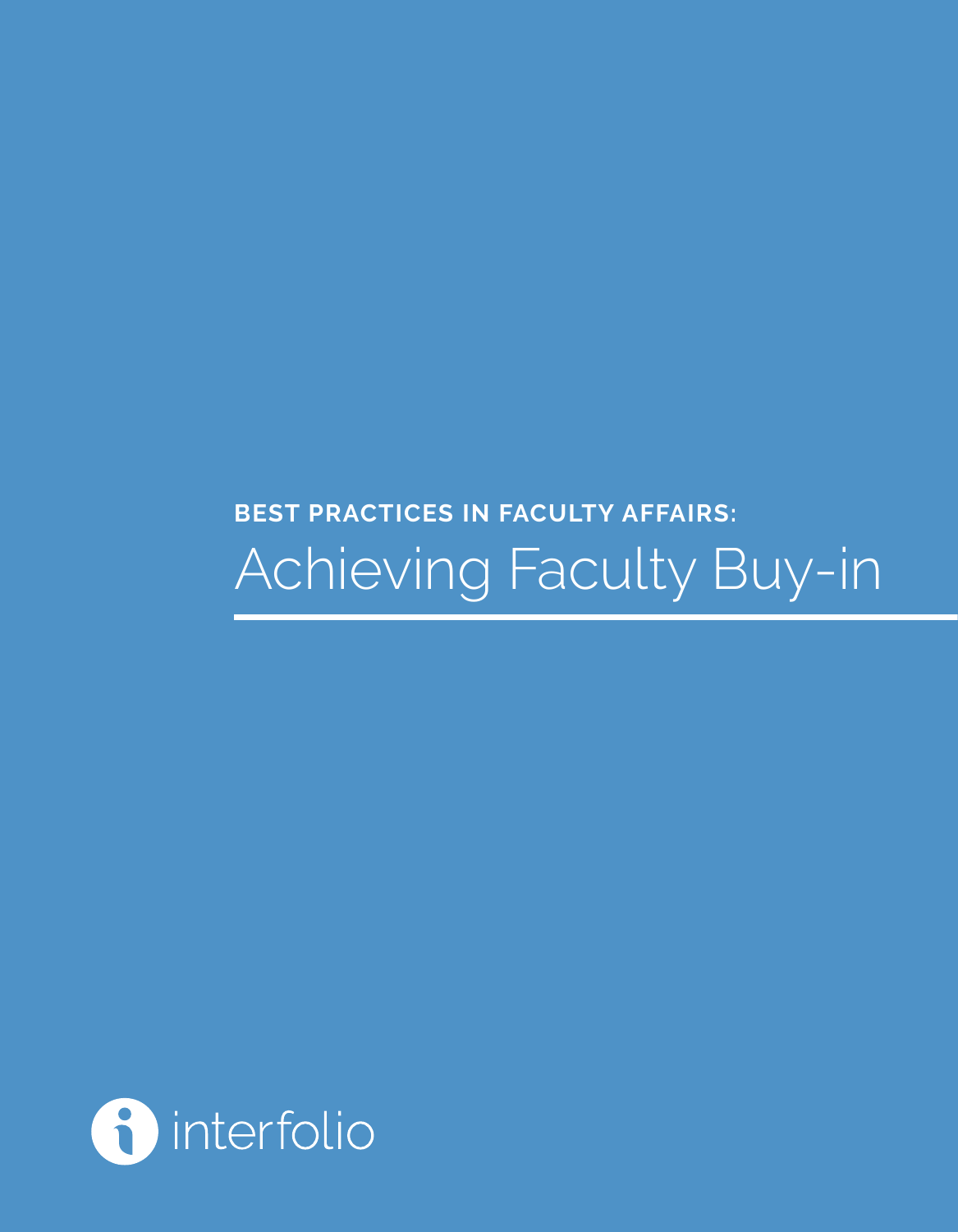Interfolio's Product Advisory Committee is a group of leaders in faculty affairs and academic technology that all use Interfolio strategically to support faculty work, data, and decisions at their respective institutions. Interfolio engages with the Product Advisory Committee on a regular basis in order to ensure that what we build continues to be informed by an accurate picture of the evolving needs of higher education.

Here, we present a compilation of 10 key lessons from members' experience about building faculty buy-in for the use of enterprise faculty technology like Interfolio's.

#### **build trust through communication and transparency.**

Faculty members can be skeptical when administrators ask for their individual activity data. Communication and transparency are important in building trust, support, and participation.

Lessons learned include:

- » Provide clear, consistent and frequent messaging from multiple outlets.
- » Communicate why faculty data is being collected and how it will be used.
- » Make sure faculty understand the processes, timing, and content required in institutional evaluation processes—for example: annual reviews, tenure, promotion, sabbatical.
- » Communicate aggregate metrics on performance levels (e.g., publications generated by the faculty overall) of the faculty as the basis for comparison.
- » Communicate metrics (like the number of promotions) on evaluation outcomes for major academic units (for example colleges).
- » Establish faculty "super users" throughout the institution who will serve as project champions and information resources for other faculty members.
- » Be consistent. Each subunit (for example, colleges) should have some level of standardization of review processes.

#### **establish administrative support.**

Key to establishing faculty buy-in is first establishing administrative buy-in. Getting administrators to support the project is easier if leadership and support is provided from the appropriate institutional levels and with the appropriate representation.

Key takeaways:

» Establish a broad-based executive-level leadership team to serve as project sponsors.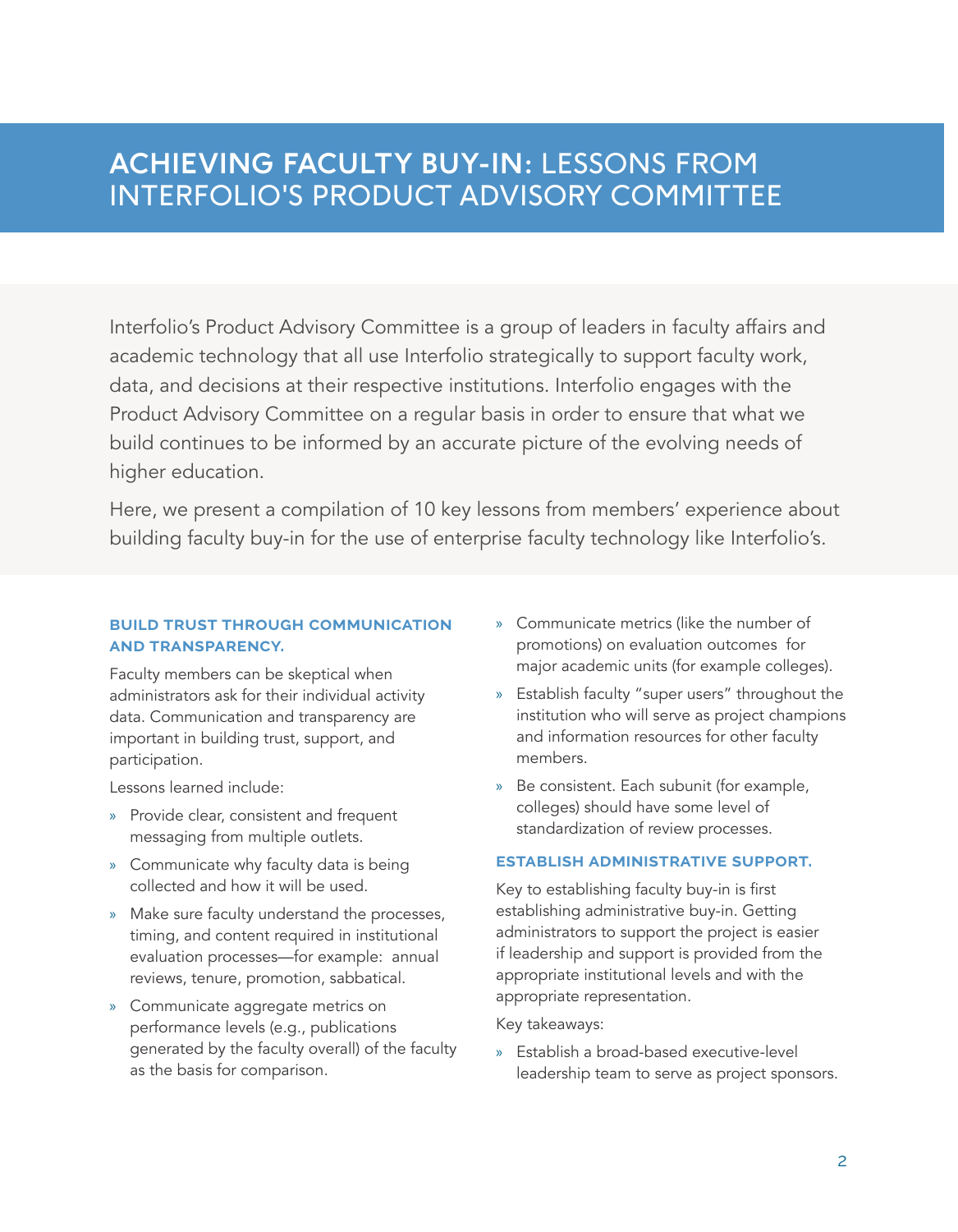This group will communicate the benefits and importance of the project to the faculty, administrators, and institution.

- » Establish a broad-based project team with the appropriate skills to support implementation and ongoing operations of the project. This team will heavily influence the success of the launch and use of the system—which will heavily impact the level of faculty buy-in.
- » Evaluate administrators based on how well they use and manage the tool to support institutional goals for the project.
- » Provide administrator training on properly communications to faculty members. For example, making sure faculty know how things will be evaluated when they go up for tenure, promotion, sabbatical.

#### **integrate with faculty advancement, promotion, and evaluation.**

Academic leaders are increasingly recognizing that it is imperative for their institutions to establish a comprehensive and coordinated means both of *collecting* faculty credentials, activities and accomplishments and of *generating outpu*t in the form of activity reports, CVs, and dossiers. Such career-related outputs—especially when tied to the workflows around aspirational faculty evaluations such as tenure and promotion—give faculty members a compelling incentive to adopt the technology that generates them.

Key takeaways:

» Create incentives for faculty members to use the technology by building mandatory online actions into their requirements for moments of advancement, like merit pay increases, annual reviews, promotion, tenure, sabbaticals, etc.

» Create a compensation policy that faculty member will receive a bonus if they enter data within a certain time period for review.

#### **include mentoring processes.**

Many institutions have formalized faculty mentoring systems to support faculty members in the early stages of the faculty lifecycle. While there is no standard model, a common thread is the ability for internal and external colleagues to monitor the mentee's contributions and provide formative feedback on progress.

Key takeaways:

» Create benefit for the faculty member by integrating data entered into the mentoring program's output (for example, CVs). Build an input template in which the institution and faculty enter data (credentials, activities, and narratives) as the basis for mentoring relationships. If faculty members do not complete the data required, they will not be able to fully participate. That is, the more

**16 The more accurate and<br>
comprehensive the data<br>
entered by the mentee, the** *comprehensive the data entered by the mentee, the better the quality of the mentoring relationship.* **"**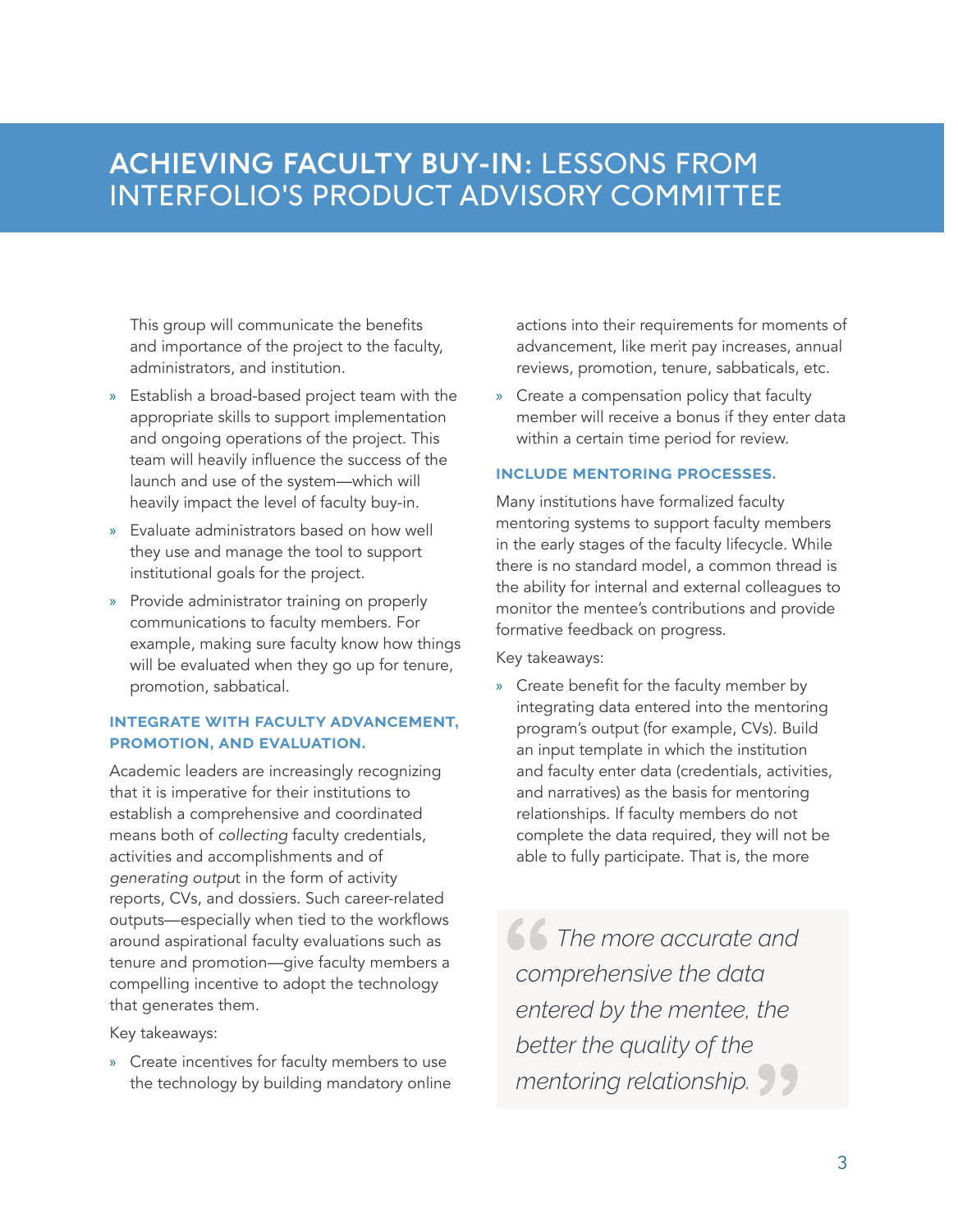accurate and comprehensive the data entered by the mentee, the better the quality of the mentoring relationship.

» Establish interdisciplinary search tools to provide mentors and mentees to connect within the system.

#### **reduce the burden of data collection.**

Faculty information systems should allow scholars to spend save time and effort of collecting data and participating in institutional workflows—like committees and faculty review processes. The resulting benefit is faculty can spend more time on the activities they're uniquely qualified to do as professors: teaching, research, and service. In addition, faculty members can spend more time promoting themselves and collaborating professionally providing benefits to both faculty members and their affiliated institution.

Based on comments from our clients, we recommend the following best practices:

- » Integrate data from multiple sources. Examples of common other data sources on campus include: HR systems, student information systems, publication and research databases, grants databases, course evaluation solutions.
- » Communicate to faculty members the benefits they are receiving and the time they are saving. Share examples of data not asked for by the institution because the faculty information system is serving as a central repository.

**4 Allow faculty members<br>
to review and validate data<br>
entered from other campus** *to review and validate data entered from other campus systems. This process will help assure faculty members that their stories are being told accurately and completely.* **"**

#### **allow faculty to facilitate data.**

Faculty members support faculty information systems more readily when an institution has a commitment to transparency and to allowing faculty to validate their activity data the institution holds about them.

Based on comments from our clients, we recommend the following best practices:

- » Allow faculty members to review and validate data entered from other campus systems (like HR systems, grants databases). This process will help assure faculty members that their stories are being told accurately and completely.
- » Streamline data validation processes to reduce the time investment required by faculty members.
- » Communicate to faculty the importance the institution places on making sure faculty data is accurate and complete.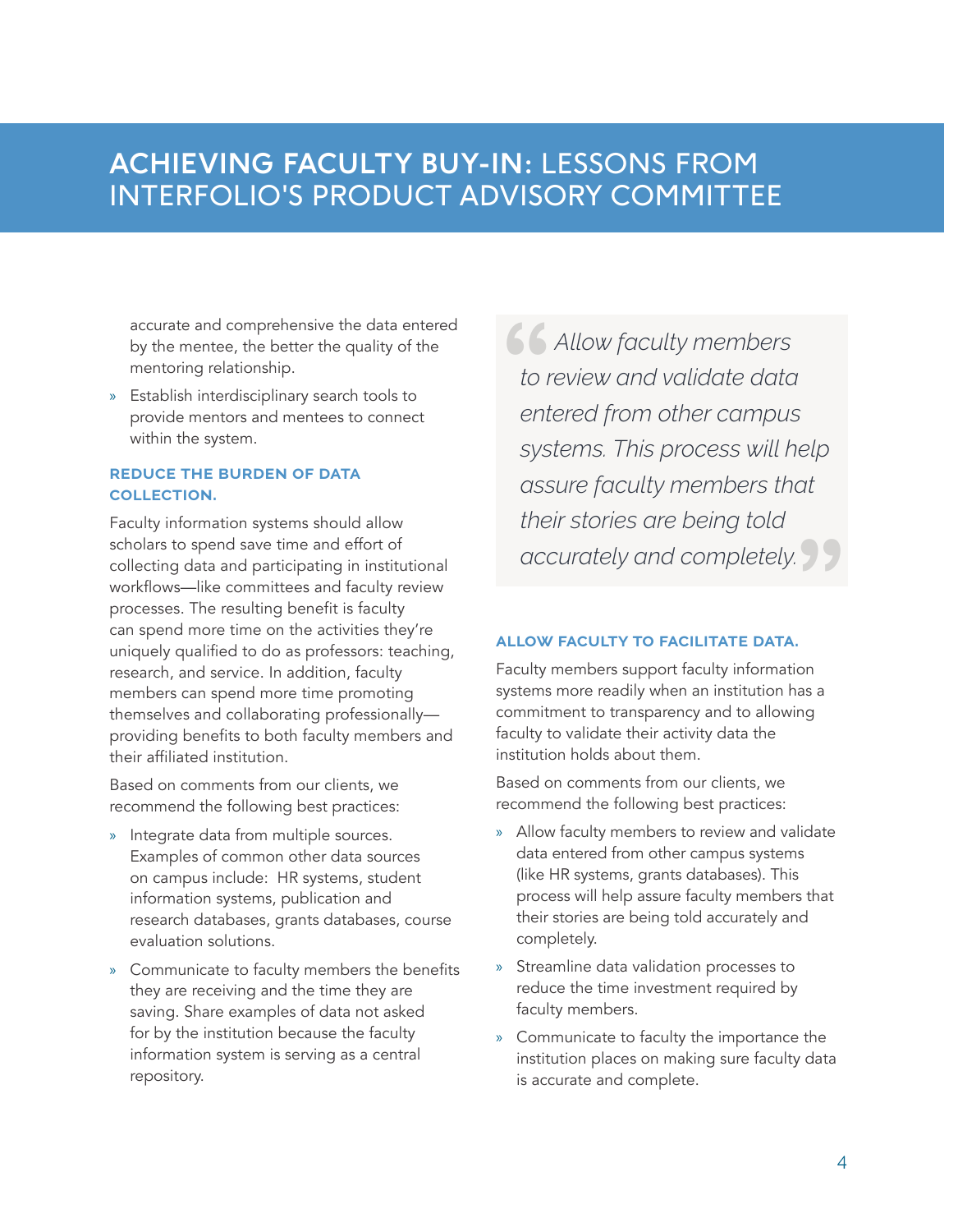#### **allow faculty to repurpose data.**

Faculty members have responded very positively when they see their data used effectively. So when data is entered into our system, and that data automatically propagates to other systems, faculty appreciate the cost-to-benefit ratio—and their commitment to the system is enhanced.

Below are recommended practices by our clients that take advantage of this feature:

- » Populate personal web pages with data collected so faculty can highlight themselves to peers and to the public. This saves faculty time, keeps data updated, and provides collaboration, networking, and consulting opportunities.
- » Allow faculty profile data to be added to the campus website. This information can be searchable and controlled by each faculty member. For example, here is how this looks at the University of Arizona: https://profiles. arizona.edu/
- » Give faculty a designated period of time—say, a two-month window—to validate their work, revise the data, or opt out of its public display.
- » Make clear that if faculty members add to or change the data, the output reflects that change immediately.
- » Feed selected faculty data to nominate faculty for awards, research, and grant funding opportunities.
- » Provide real-time monitoring of scholarly impact—like times cited and altmetrics.
- » Use the school's office of institutional research (or other appropriate office) to publish the

levels of research and creative production efforts.

- » Provide timesaving support for repetitive efforts, like biosketches for NIH and NSF grants.
- » Communicate to faculty that the data entered is portable, and they can take their data with them if they leave this institution.

#### **expand opportunities for collaboration and networking.**

Faculty really like to extend their data to personal uses that go beyond what the institution wants. We see this over and over. Faculty members are using the data in our system for other things that benefit them.

Below are examples provided by our clients:

- » Allow faculty members to do word searching of selected sections of the database to find other faculty members with common and complementary interests. This functionality provides significant opportunities for collaboration and networking.
- » Integrate the data in our system with academic social media outlets (like Academia. edu and ResearchGate) for networking opportunities and public promotion of research.
- » Communicate collaboration and networking success stories to all faculty members.

#### **create transparent review processes.**

One of our client institutions noted their faculty felt like they were not included in the evaluation